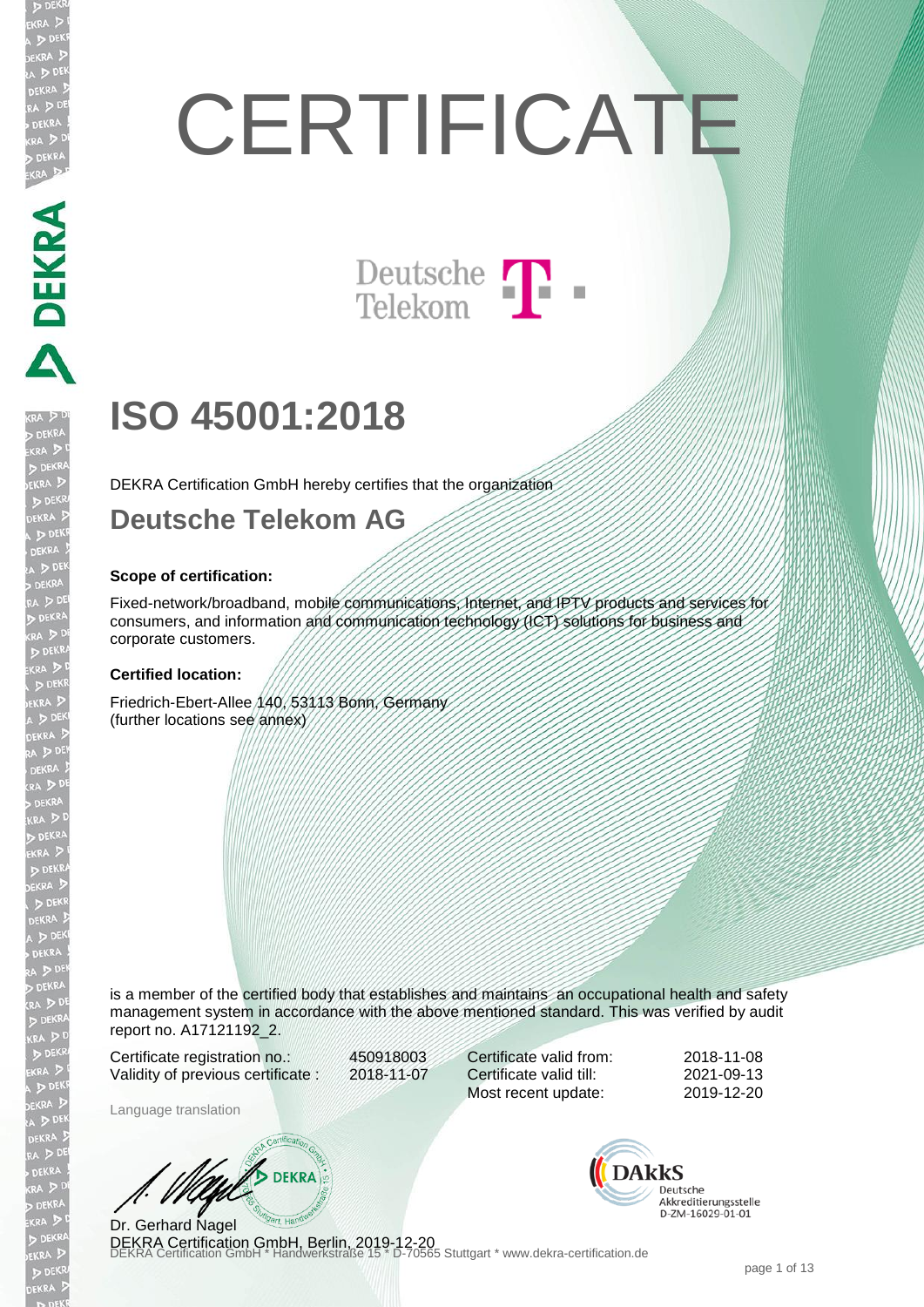EKR  $\triangleright$ 

EKRA  $> 5$ **EKR** 

#### **Annex to the Certificate No. 450918003**

valid from 2018-11-08 to 2021-09-13

|                  | Headquarter                                                                 | <b>Certified location</b>                                                                          | <b>Scope of certification</b>                                                                                                                                                                                                                                                                                                           |
|------------------|-----------------------------------------------------------------------------|----------------------------------------------------------------------------------------------------|-----------------------------------------------------------------------------------------------------------------------------------------------------------------------------------------------------------------------------------------------------------------------------------------------------------------------------------------|
|                  | Deutsche Telekom AG                                                         | Friedrich-Ebert-Allee 140<br>53113 Bonn<br>Germany                                                 | Fixed-network/broadband, mobile<br>communications, Internet, and<br>IPTV products and services for<br>consumers, and information and<br>communication technology (ICT)<br>solutions for business and<br>corporate customers                                                                                                             |
|                  | at the following locations / at the companies at the<br>following locations |                                                                                                    | Scope of certification                                                                                                                                                                                                                                                                                                                  |
| 1.               | Deutsche Telekom AG<br>Group Corporate<br>Responsibility                    | Friedrich-Ebert-Allee 140<br>53113 Bonn<br>Germany                                                 | Central control of the Telekom<br>Group Corporate Responsibility.                                                                                                                                                                                                                                                                       |
| 2.               | Deutsche Telekom AG<br>Health & Safety                                      | Friedrich-Ebert-Allee 140<br>53113 Bonn<br>Germany                                                 | Central control of the Telekom<br>Group-wide quality, health, safety<br>and environment management<br>system.                                                                                                                                                                                                                           |
| 3.               | Deutsche Telekom AG<br>Group Supply Services                                | Sternengasse14-16<br>50676 Köln<br>Germany                                                         | Administration of the sector group<br>facility management                                                                                                                                                                                                                                                                               |
| $\overline{4}$ . | <b>Telekom Mobility Solutions</b>                                           | An der Ziegeler 18<br>53127 Bonn<br>Germany                                                        | <b>Mobility Services</b>                                                                                                                                                                                                                                                                                                                |
| 5.               | T-Systems Multimedia<br><b>Solutions GmbH</b>                               | Riesaer Straße 5<br>01129 Dresden<br>Germany                                                       | Development of Internet-based<br>solutions for large corporations<br>and medium-sized businesses;<br>cross-industry implementation of<br>web innovations into services for<br>the digital business and social<br>ecosystem inclusive solutions for<br>e-commerce and information and<br>science Management and IT<br>Service Management |
| 6.               | <b>T-Systems International</b><br>GmbH                                      | Hahnstr 43d<br>60528 Frankfurt am Main<br>including the three connected<br>data centers<br>Germany | <b>Technical Facility Management</b><br>for High Availability Data Center:<br>operation of networks,<br>connections, applications and<br>premises                                                                                                                                                                                       |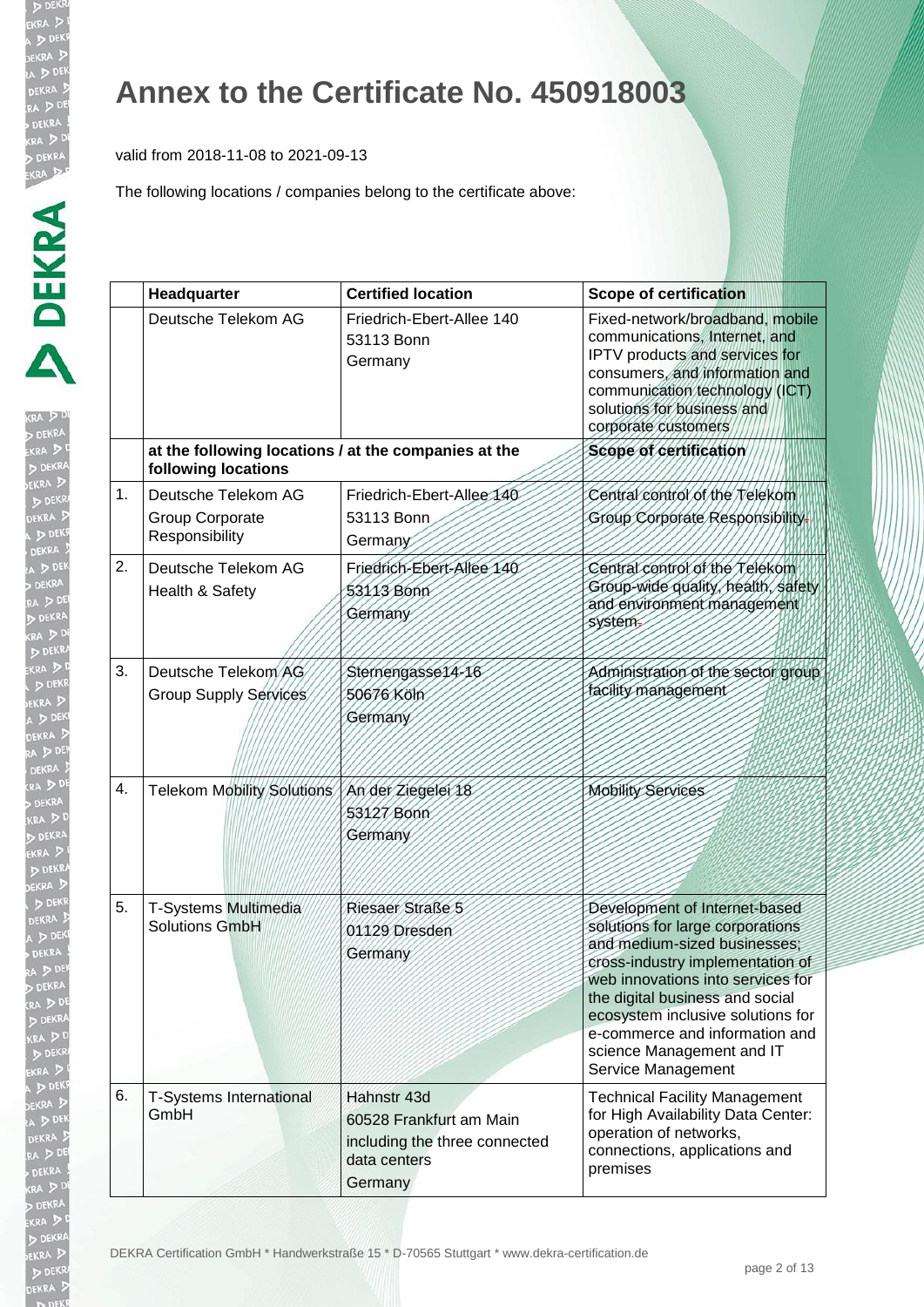**KRA DE** EKRA  $\triangleright$ 

RA ! DEN EKRA  $DDE$ **JEKRA**  $\triangleright$ 

#### **Annex to the Certificate No. 450918003**

valid from 2018-11-08 to 2021-09-13

The following locations / companies belong to the certificate above:

|     | Headquarter                                                                 | <b>Certified location</b>                                                                                                                          | <b>Scope of certification</b>                                                                                                                                                                                               |
|-----|-----------------------------------------------------------------------------|----------------------------------------------------------------------------------------------------------------------------------------------------|-----------------------------------------------------------------------------------------------------------------------------------------------------------------------------------------------------------------------------|
|     | Deutsche Telekom AG                                                         | Friedrich-Ebert-Allee 140<br>53113 Bonn<br>Germany                                                                                                 | Fixed-network/broadband, mobile<br>communications, Internet, and<br>IPTV products and services for<br>consumers, and information and<br>communication technology (ICT)<br>solutions for business and<br>corporate customers |
|     | at the following locations / at the companies at the<br>following locations |                                                                                                                                                    | Scope of certification                                                                                                                                                                                                      |
| 7.  | T-Mobile Austria GmbH                                                       | Rennweg 97-99<br>1030 Wien<br>Austria                                                                                                              | Sales, service, operations and<br>services in the<br>telecommunications sector                                                                                                                                              |
| 8.  | T-Systems Austria<br>GesmbH                                                 | Rennweg 97-99<br>1030 Wien<br>Austria                                                                                                              | ICT solutions for corporate<br>customers (sales, consulting,<br>solution management,<br>development, deployment and<br>operation, as well as IT Service<br>Management)                                                      |
| 9.  | T-Systems Austria<br>GesmbH                                                 | Hans Czettel Straße 1<br>3950 Gmünd<br>Austria                                                                                                     | ICT solutions for corporate<br>customers (sales, consulting,<br>solution management,<br>development, deployment and<br>operation, as well as IT Service<br>Management)                                                      |
| 10. | Software Daten Service<br>(SDS) GmbH                                        | Rennweg 97-99<br>1030 Wien<br>Austria                                                                                                              | Development of standard<br>software products for the financial<br>services sector                                                                                                                                           |
| 11. | T-Systems do Brasil Ltda.                                                   | Quatá<br>Rua Olimpiadas, 205 - Vila<br>Olimpia<br>04551-000 - Sao Paulo / SP<br><b>Brazil</b>                                                      | ICT solutions for major customer<br>(sale, counsel, solution<br>management, development,<br>preparation and business as well<br>as IT service management)                                                                   |
| 12. | T-Systems do Brasil Ltda.                                                   | Pampas<br>Rua Baffin, 32/60 - Edificio Joan<br>Batista Dall'igna - Chacara<br>Inglesa<br>09750-620 - Sao Bernado do<br>Campo / SP<br><b>Brazil</b> | ICT solutions for major customer<br>(sale, counsel, solution<br>management, development,<br>preparation and business as well<br>as IT service management)                                                                   |
| 13. | T-Systems do Brasil Ltda.                                                   | <b>T-Center</b><br>Alameda Araguacema, 187 -<br>Tamboré<br>06460-070 - Barueri / SP<br><b>Brazil</b>                                               | ICT solutions for major customer<br>(sale, counsel, solution<br>management, development,<br>preparation and business as well<br>as IT service management)                                                                   |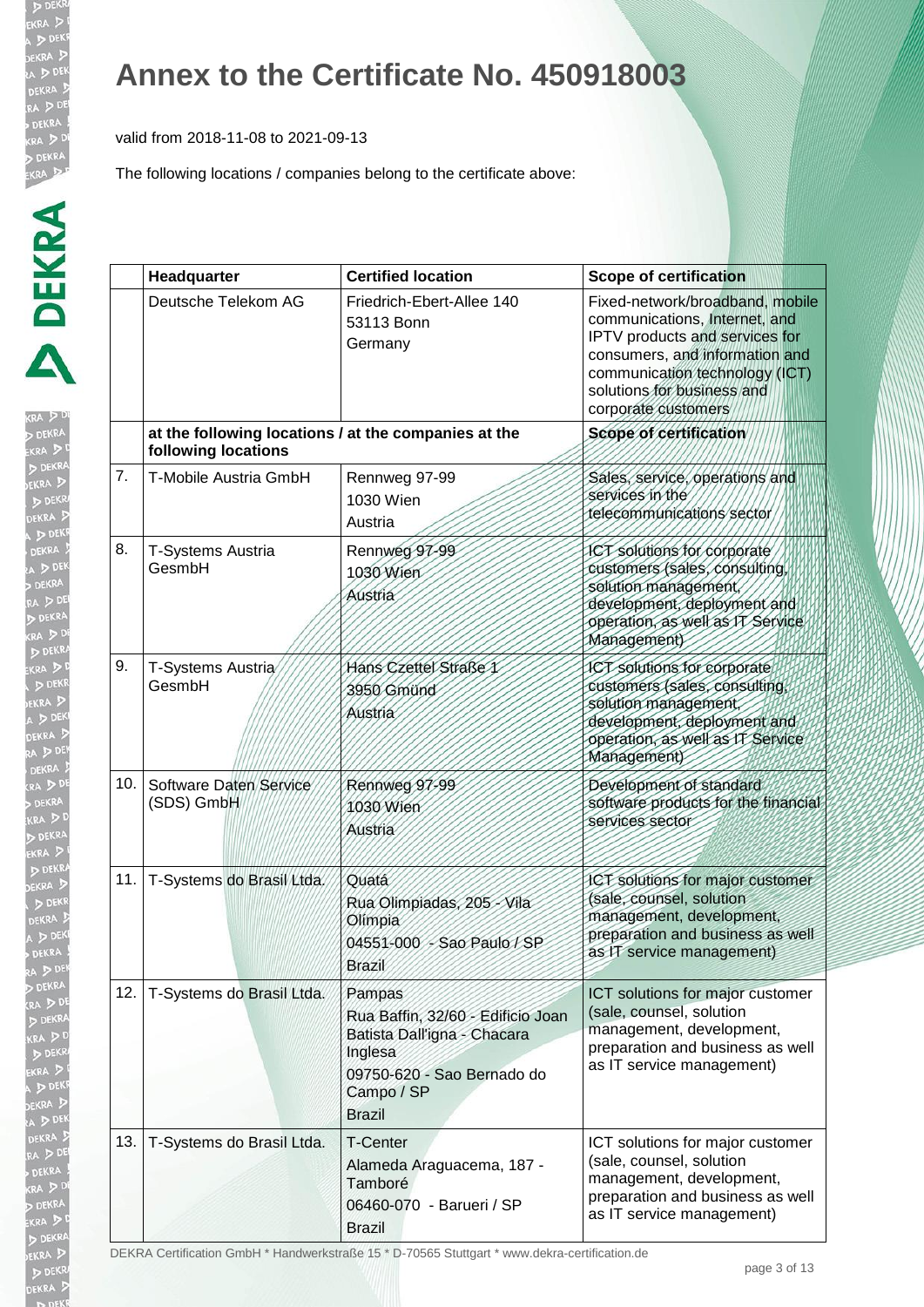**b** DE EKRA  $D<sub>DE</sub>$ EKR/

## **Annex to the Certificate No. 450918003**

valid from 2018-11-08 to 2021-09-13

|     | Headquarter                                                                 | <b>Certified location</b>                                                                                                              | <b>Scope of certification</b>                                                                                                                                                                                               |
|-----|-----------------------------------------------------------------------------|----------------------------------------------------------------------------------------------------------------------------------------|-----------------------------------------------------------------------------------------------------------------------------------------------------------------------------------------------------------------------------|
|     | Deutsche Telekom AG                                                         | Friedrich-Ebert-Allee 140<br>53113 Bonn<br>Germany                                                                                     | Fixed-network/broadband, mobile<br>communications, Internet, and<br>IPTV products and services for<br>consumers, and information and<br>communication technology (ICT)<br>solutions for business and<br>corporate customers |
|     | at the following locations / at the companies at the<br>following locations |                                                                                                                                        | Scope of certification                                                                                                                                                                                                      |
| 14. | T-Systems do Brasil Ltda.                                                   | <b>Blumenau</b><br>Rua Ingo Hering, 20 - Bom Retiro<br>89010-205 - Blumenau / SC<br><b>Brazil</b>                                      | ICT solutions for major customer<br>(sale, counsel, solution<br>management, development,<br>preparation and business as well<br>as IT service management)                                                                   |
| 15. | T-Systems do Brasil Ltda.                                                   | Alphaville<br>Alameda Araguaia, 1142-20<br>andar - Alphaville Industrial<br>06455-000 - Barueri / SP<br>Brazil                         | ICT solutions for major customer<br>(sale, counsel, solution<br>management, development<br>preparation and business as well<br>as IT service management)                                                                    |
| 16. | T-Systems Belgium                                                           | Leonardo Da Vincilaan 19<br>1831 Diegem<br><b>Belgium</b>                                                                              | ICT solutions for corporate<br>customers (sales, consulting,<br>solution management.<br>development, deployment and<br>operation, as well as IT Service<br><b>Management</b>                                                |
| 17. | Hrvatski Telekom d.d.                                                       | Radnická cesta 21<br>HR-10000, Zagreb<br>Croatia                                                                                       | Sale, service, business and<br>attendance in the field of<br>telecommunication                                                                                                                                              |
| 18. | T-Systems P.R. China Ltd.                                                   | C1602, Yihe Yangguang Plaza<br>No. 12 Dongtucheng Road,<br><b>Chaoyang District</b><br><b>Beijing 100013</b><br>P.R. China             | ICT solutions for corporate<br>customers (sales, consulting,<br>solution management,<br>development, deployment and<br>operation, as well as IT Service<br>Management)                                                      |
| 19. | T-Systems P.R. China Ltd.                                                   | 19F, Building F3, A9 area<br>No.999 Gaoxin Road, Eastlake<br>Development Zone<br>Wuhan, 430070<br>P.R. China                           | ICT solutions for corporate<br>customers (sales, consulting,<br>solution management,<br>development, deployment and<br>operation, as well as IT Service<br>Management)                                                      |
| 20. | T-Systems P.R. China Ltd.                                                   | Unit. 1501, 1507 No. 1350, Li<br><b>Tong Plaza</b><br>North SiChuan Road, HongKou<br><b>District</b><br>Shanghai, 200080<br>P.R. China | ICT solutions for corporate<br>customers (sales, consulting,<br>solution management,<br>development, deployment and<br>operation, as well as IT Service<br>Management)                                                      |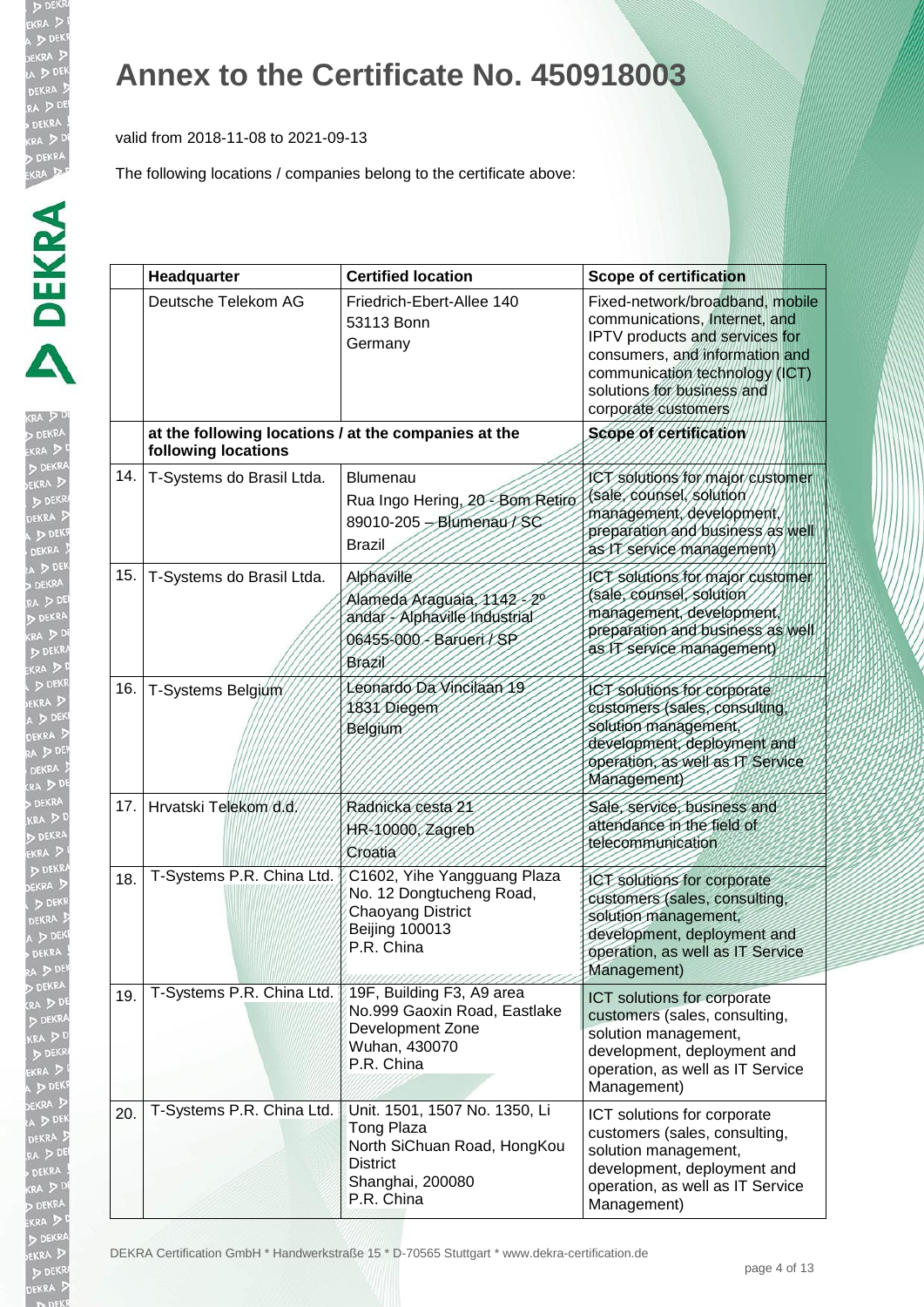b DE EKRA  $D<sub>DE</sub>$ 

#### **Annex to the Certificate No. 450918003**

valid from 2018-11-08 to 2021-09-13

|     | Headquarter                                                                       | <b>Certified location</b>                                                                                                                           | <b>Scope of certification</b>                                                                                                                                                                                               |
|-----|-----------------------------------------------------------------------------------|-----------------------------------------------------------------------------------------------------------------------------------------------------|-----------------------------------------------------------------------------------------------------------------------------------------------------------------------------------------------------------------------------|
|     | Deutsche Telekom AG                                                               | Friedrich-Ebert-Allee 140<br>53113 Bonn<br>Germany                                                                                                  | Fixed-network/broadband, mobile<br>communications, Internet, and<br>IPTV products and services for<br>consumers, and information and<br>communication technology (ICT)<br>solutions for business and<br>corporate customers |
|     | at the following locations / at the companies at the<br>following locations       |                                                                                                                                                     | Scope of certification                                                                                                                                                                                                      |
| 21. | T-Systems Information and<br>Communication<br>Technology India Private<br>Limited | Panchshil Business Park,<br>Tower A,<br>Balewadi High Street, Balewadi,<br>Pune, Maharashtra, 4110045,<br>India                                     | Developing, implementation,<br>operating and market customer<br>and industry specific solutions in<br>the field of information processing<br>and telecommunications                                                         |
| 22. | T-Systems Information and<br>Communication<br>Technology India Private<br>Limited | Umiya Business Bay Tower II,<br>4th Floor, Cessna Business Park,<br>Off Outer Ring Road,<br>Marathanhalli, Bangaluru,<br>Karnataka, 560037<br>India | Developing, implementation<br>operating and market customer<br>and industry specific solutions in<br>the field of information processing<br>and telecommunications                                                          |
| 23. | T-Systems Italia srl                                                              | Centro Direzionale Milanofiori,<br>Strada 4 Palazzo Q5, 20089<br>Rozzano (Milano)<br>Italia                                                         | ICT solutions for corporate<br>customers (sales, consulting<br>solution management,<br>development, deployment and<br>operation, as well as IT Service<br>Management)                                                       |
| 24. | T-Systems Network<br>Services Japan K.K.                                          | Nishikicho MK Bldg. 3F<br>3-23 KandaNishiki-cho, Chiyoda-<br>KU.<br>Tokyo 101-0054<br>Japan                                                         | ICT solutions for corporate<br>customers (sales, consulting,<br>solution management,<br>development, deployment and<br>operation, as well as IT Service<br>Management)                                                      |
| 25. | T-Systems Luxembourg                                                              | Rue Gabriel Lippmann 22,<br>L-5365 Munsbach<br>Luxembourg                                                                                           | ICT solutions for corporate<br>customers (sales, consulting<br>solution management,<br>development, deployment and<br>operation, as well as IT Service<br>Management)                                                       |
| 26. | T-Systems Nordic A/S                                                              | Lautrupvang 8<br>DK-2750 Ballerup<br><b>Denmark</b>                                                                                                 | ICT solutions for major customer<br>(sale, counsel, solution<br>management, development,<br>preparation and business as well<br>as IT service management)                                                                   |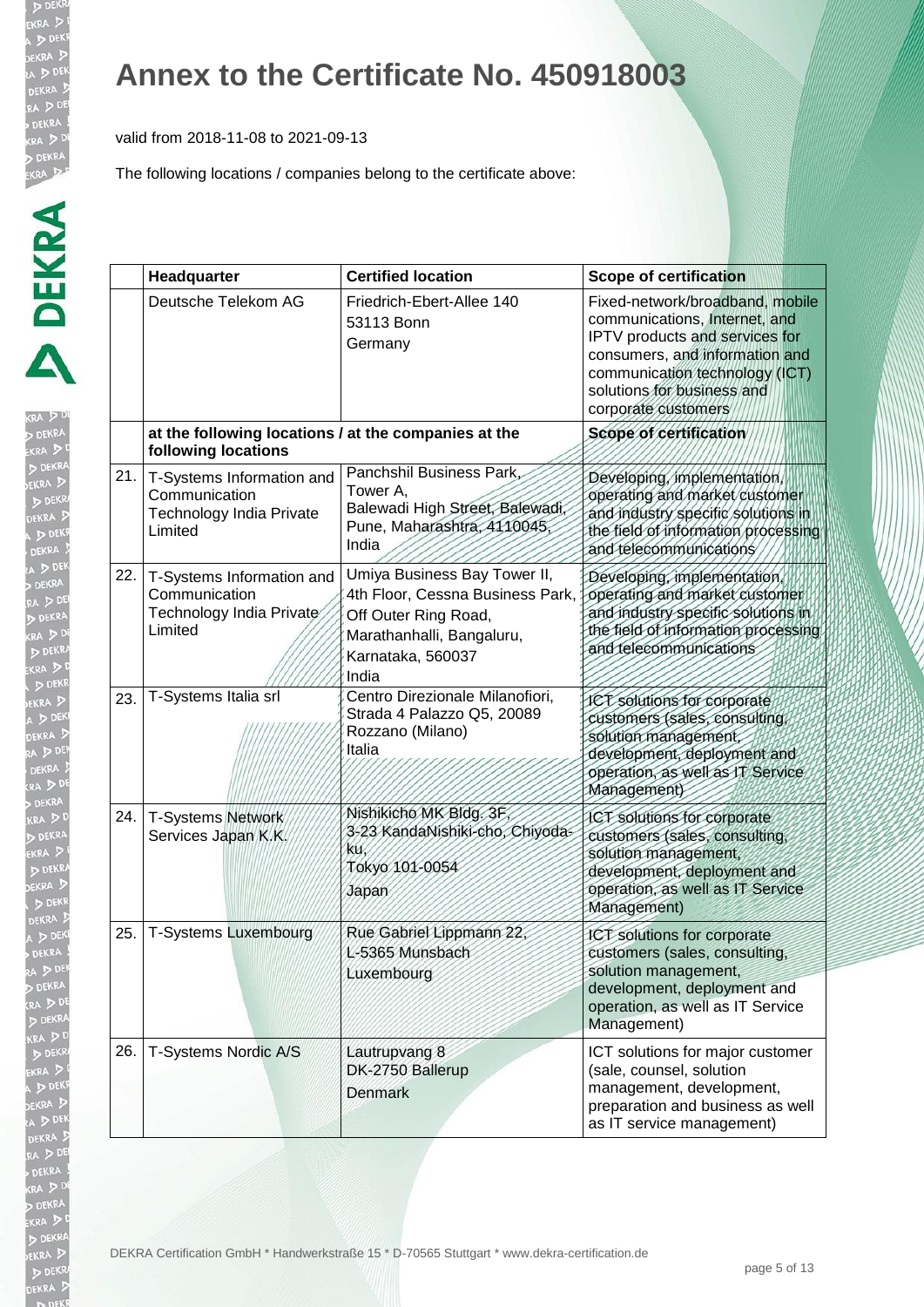b DE EKRA  $D<sub>DE</sub>$ EKR/

 $\sqrt{2}$ 

## **Annex to the Certificate No. 450918003**

valid from 2018-11-08 to 2021-09-13

|     | Headquarter                                                                 | <b>Certified location</b>                                                                                                 | <b>Scope of certification</b>                                                                                                                                                                                               |
|-----|-----------------------------------------------------------------------------|---------------------------------------------------------------------------------------------------------------------------|-----------------------------------------------------------------------------------------------------------------------------------------------------------------------------------------------------------------------------|
|     | Deutsche Telekom AG                                                         | Friedrich-Ebert-Allee 140<br>53113 Bonn<br>Germany                                                                        | Fixed-network/broadband, mobile<br>communications, Internet, and<br>IPTV products and services for<br>consumers, and information and<br>communication technology (ICT)<br>solutions for business and<br>corporate customers |
|     | at the following locations / at the companies at the<br>following locations |                                                                                                                           | Scope of certification                                                                                                                                                                                                      |
|     | 27.   T-Systems Limited                                                     | 20 Rathbone Place<br>Fitzrovia, London<br>W1T1HY<br>United Kingdom                                                        | Provision of Information<br>Technology,<br>Telecommunications, Cloud<br>Services, IT Security and Data<br>Centre Solutions for internal and<br>external customers                                                           |
| 28. | <b>T-Systems Limited</b>                                                    | Building K <sub>2</sub><br>Kents Hill Business Park<br>Timbold Drive<br>Milton Keynes<br><b>MK7 6BZ</b><br>United Kingdom | Provision of Information<br>Technology<br>Telecommunications, Cloud<br>Services, IT Security and Data<br>Centre Solutions for internal and<br>external customers                                                            |
| 29. | T-Systems Limited                                                           | Suite 3A, Manchester<br>International Office Centre, Styal<br>Road, Manchester, M22 5WB<br>United Kingdom                 | Provision of Information<br>Technology<br>Telecommunications, Cloud<br>Services, IT Security and Data<br>Centre Solutions for internal and<br>external customers                                                            |
| 30. | <b>T-Systems Limited</b>                                                    | Third Floor, 121 West Regent<br>Street, Glasgow, G2 2SD<br>United Kingdom                                                 | Provision of Information<br>Technology<br>Telecommunications, Cloud<br>Services, IT Security and Data<br>Centre Solutions for internal and<br>external customers-                                                           |
|     | 31.   IT Services Hungary<br>Szolgáltató Kft.                               | Tóth Kálmán u. 2/B., Mill Park,<br>1097 Budapest<br>Hungary                                                               | ICT solutions for major customer<br>(sale, counsel, solution<br>management, development,<br>preparation and business as well<br>as IT service management)                                                                   |
|     | 32.   IT Services Hungary<br>Szolgáltató Kft.                               | Vezér u. hrsz. 0204/15<br>(Tudaspark) 4032 Debrecen<br>Hungary                                                            | ICT solutions for major customer<br>(sale, counsel, solution<br>management, development,<br>preparation and business as well<br>as IT service management)                                                                   |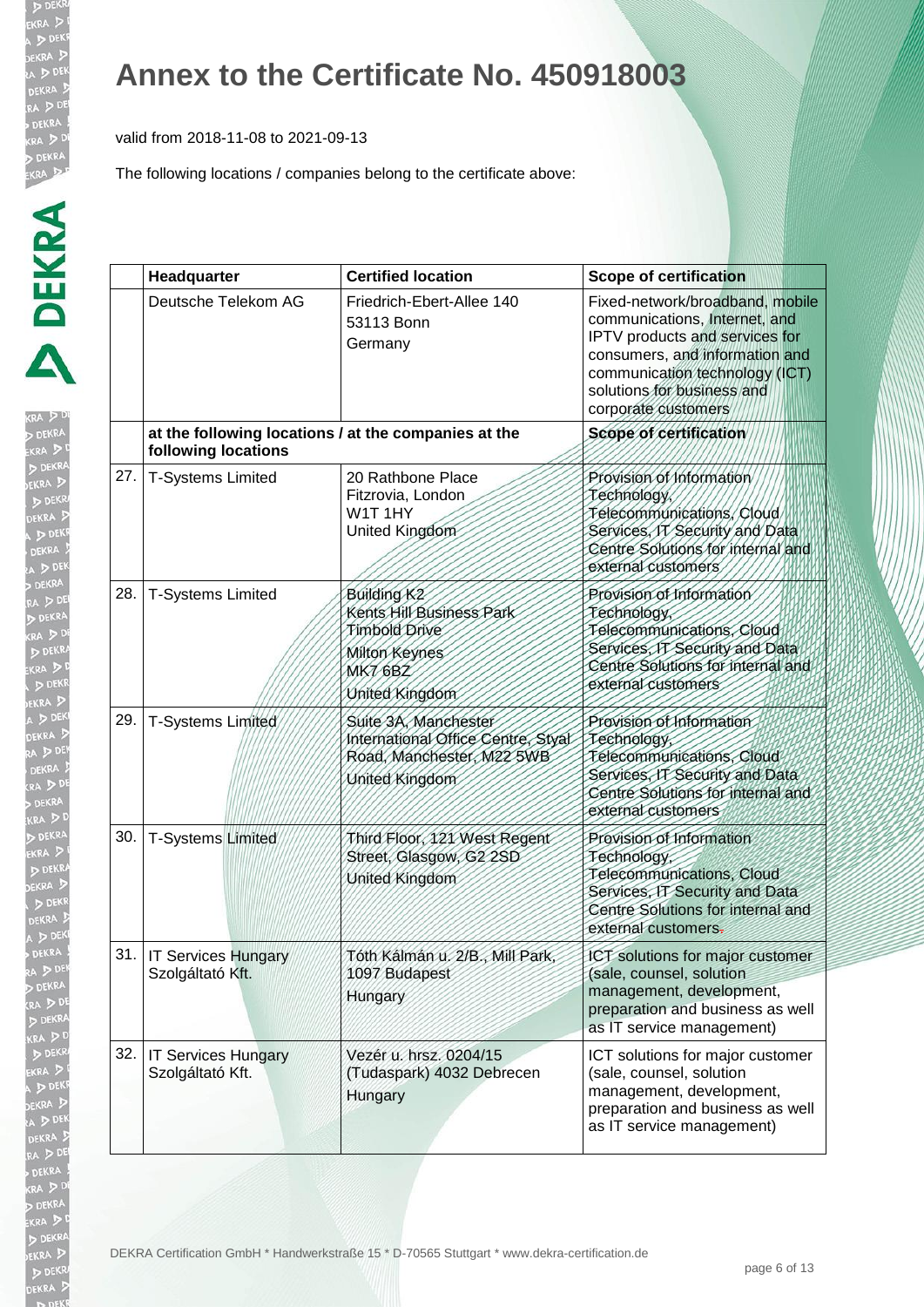$\sqrt{2}$ 

#### **Annex to the Certificate No. 450918003**

valid from 2018-11-08 to 2021-09-13

|     | Headquarter                                    | <b>Certified location</b>                            | <b>Scope of certification</b>                                                                                                                                                                                                                                                                                                                                                                                                                                                                                                                       |
|-----|------------------------------------------------|------------------------------------------------------|-----------------------------------------------------------------------------------------------------------------------------------------------------------------------------------------------------------------------------------------------------------------------------------------------------------------------------------------------------------------------------------------------------------------------------------------------------------------------------------------------------------------------------------------------------|
|     | Deutsche Telekom AG                            | Friedrich-Ebert-Allee 140<br>53113 Bonn<br>Germany   | Fixed-network/broadband, mobile<br>communications, Internet, and<br>IPTV products and services for<br>consumers, and information and<br>communication technology (ICT)<br>solutions for business and<br>corporate customers                                                                                                                                                                                                                                                                                                                         |
|     | following locations                            | at the following locations / at the companies at the | Scope of certification                                                                                                                                                                                                                                                                                                                                                                                                                                                                                                                              |
| 33. | <b>IT Services Hungary</b><br>Szolgáltató Kft. | Nagy Lajos király útja 11<br>7621 Pécs<br>Hungary    | ICT solutions for major customer<br>(sale, counsel, solution<br>management, development,<br>preparation and business as well<br>as IT service management)                                                                                                                                                                                                                                                                                                                                                                                           |
| 34. | <b>IT Services Hungary</b><br>Szolgáltató Kft. | Rákóczi út 19<br>7621 Pécs<br>Hungary                | ICT solutions for major customer<br>(sale, counsel, solution<br>management, development,<br>preparation and business as well<br>as IT service management)                                                                                                                                                                                                                                                                                                                                                                                           |
|     | 35. IT Services Hungary<br>Szolgáltató Kft.    | Rókusi krt. 2-10<br>6724 Szeged<br>Hungary           | ICT solutions for major customer<br>(sale, counsel, solution<br>management, development,<br>preparation and business as well<br>as IT service management)                                                                                                                                                                                                                                                                                                                                                                                           |
| 36. | MAGYAR TELEKOM PIC.                            | Könyves Kálmán krt. 36<br>1097 Budapest<br>Hungary   | Design, development,<br>implementation, sales and<br>provision of fix and mobile<br>telecommunications, TV, ICT, IT<br>and electronic services,<br>equipment, systems                                                                                                                                                                                                                                                                                                                                                                               |
| 37. | <b>T-Systems Hungary</b>                       | Könyves Kálmán krt. 36<br>1097 Budapest<br>Hungary   | Design, development, project<br>management, system integration,<br>support, operations, customer<br>service, business and IT<br>consulting and related support<br>processes with special attention<br>to the following products and<br>services: info communication<br>and security systems,<br>infrastructure services application<br>and software development,<br>business and IT consulting,<br>finance and accounting, human<br>(labour, wage and social<br>insurance) services, IT product<br>trading, sales of<br>telecommunications services |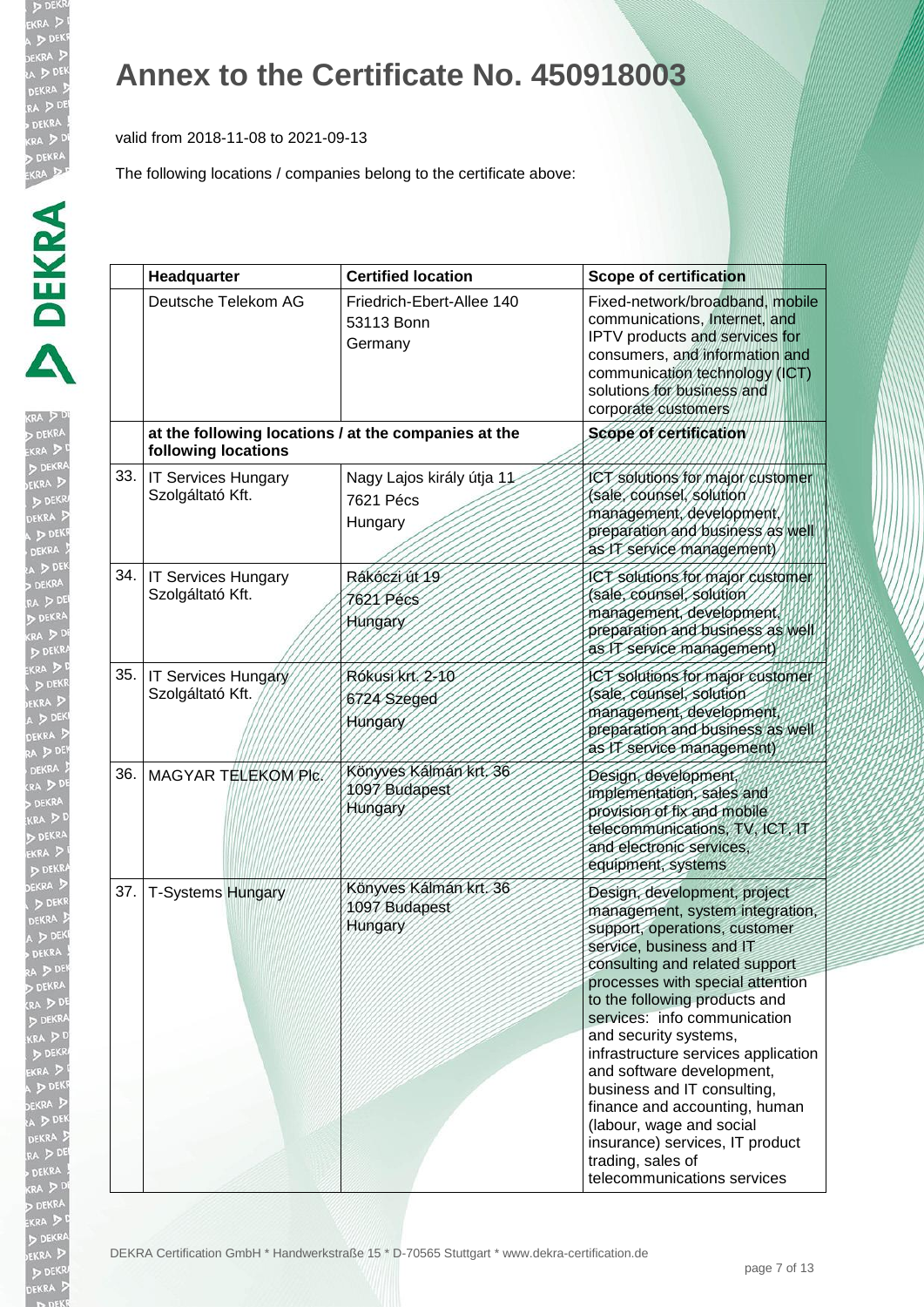RA ! DEN EKRA  $DDE$ **JEKRA**  $\triangleright$ 

## **Annex to the Certificate No. 450918003**

valid from 2018-11-08 to 2021-09-13

The following locations / companies belong to the certificate above:

|     | Headquarter                                                                 | <b>Certified location</b>                                                                                 | <b>Scope of certification</b>                                                                                                                                                                                               |
|-----|-----------------------------------------------------------------------------|-----------------------------------------------------------------------------------------------------------|-----------------------------------------------------------------------------------------------------------------------------------------------------------------------------------------------------------------------------|
|     | Deutsche Telekom AG                                                         | Friedrich-Ebert-Allee 140<br>53113 Bonn<br>Germany                                                        | Fixed-network/broadband, mobile<br>communications, Internet, and<br>IPTV products and services for<br>consumers, and information and<br>communication technology (ICT)<br>solutions for business and<br>corporate customers |
|     | at the following locations / at the companies at the<br>following locations |                                                                                                           | Scope of certification                                                                                                                                                                                                      |
| 38. | Makedonski Telekom A.D.                                                     | Kei 13-Ti Noemvri No.6<br>1000 Skopje<br>Macedonia                                                        | Design, development<br>implementation, sales and<br>provision of fix and mobile<br>telecommunications, IT and<br>electronic services, equipment.<br>systems                                                                 |
| 39. | T-Systems Malaysia Sdn<br><b>Bhd</b>                                        | 2340, Century Square<br>Jalan Usahawan<br>63000 Cyberjaya<br>Selangor D.E<br>Malaysia                     | ICT solutions for major customer<br>(sale, counsel, solution<br>management, development,<br>preparation and business as well<br>as IT service management)                                                                   |
| 40. | T-Systems Mexico S./A.<br>de C. V                                           | Cerrada Fresnos, Nave Y, Ay B<br>Parque Industrial FINSA<br>C.P. 72710 Cuautlancingo,<br>Puebla<br>Mexico | ICT solutions for major customer<br>(sale, counsel, solution<br>management, development,<br>preparation and business as well<br>as IT service management)                                                                   |
| 41. | Crnogorski Telekom                                                          | Moskovska 29<br>81000 Podgorica<br>Montenegro                                                             | Design, development,<br>implementation, sales and<br>provision of fixed, internet and<br>mobile telecommunications; IT<br>and electronic communication.<br>equipment, devices and systems-                                  |
| 42. | <b>T-Mobile Netherlands</b>                                                 | Waldorpstraat 60.<br>2521 CC, Den Haag<br>Netherlands                                                     | Design, implementation and<br>operation of the fixed and mobile<br>networks. Delivery, sales and<br>maintenance of communication<br>services, mobile handsets and<br>accessories for the public and<br>private sector       |
| 43. | <b>T-Mobile Netherlands</b>                                                 | Waldorpstraat 60,<br>2521 CC, Den Haag,<br>Netherlands                                                    | Providing connectivity services in<br>the Dutch B2B market, including<br>voice, data, internet and hosting<br>services on fixed and mobile<br>networks                                                                      |
| 44. | T-Systems Nederland B.V                                                     | Van Deventerlaan 33<br>3528 AG Utrecht<br>Netherlands                                                     | ICT solutions for major customer<br>(sale, counsel, solution<br>management, development,<br>preparation and business as well<br>as IT service management)                                                                   |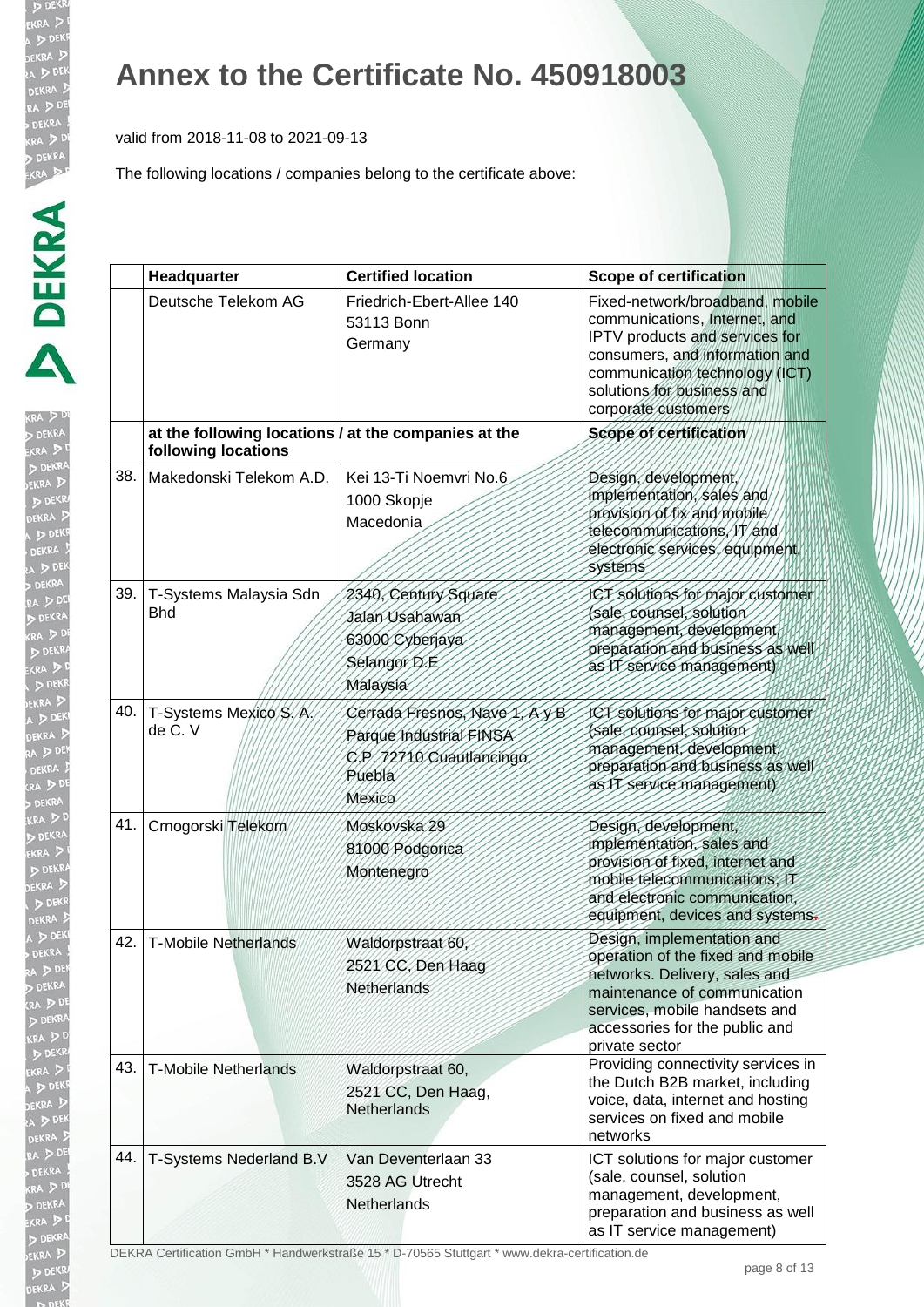#### **Annex to the Certificate No. 450918003**

valid from 2018-11-08 to 2021-09-13

|     | Headquarter                                                                 | <b>Certified location</b>                                                      | <b>Scope of certification</b>                                                                                                                                                                                               |
|-----|-----------------------------------------------------------------------------|--------------------------------------------------------------------------------|-----------------------------------------------------------------------------------------------------------------------------------------------------------------------------------------------------------------------------|
|     | Deutsche Telekom AG                                                         | Friedrich-Ebert-Allee 140<br>53113 Bonn<br>Germany                             | Fixed-network/broadband, mobile<br>communications, Internet, and<br>IPTV products and services for<br>consumers, and information and<br>communication technology (ICT)<br>solutions for business and<br>corporate customers |
|     | at the following locations / at the companies at the<br>following locations |                                                                                | Scope of certification                                                                                                                                                                                                      |
| 45. | T-Mobile Polska S.A.                                                        | Marynarska 12<br>02-674 Warsaw<br>Poland                                       | Sale, service, business and<br>attendance in the field of<br>telecommunication, Data/Center<br>and collocation services                                                                                                     |
| 46. | T-Systems CIS                                                               | 13th Floor, Block A, 8,<br>Preobrazhenskaya Square,<br>Moscow 107061<br>Russia | ICT solutions for major customer<br>(sale, counsel, solution<br>management, development<br>preparation and business as well<br>as IT service management                                                                     |
| 47. | <b>T-Systems RUS</b>                                                        | 11, Kirov street, Voronezh<br>Voronezhskaya region, 394018<br>Russia           | JCT solutions for major customer<br>(sale, counsel, solution<br>management, development,<br>preparation and business as well<br>as IT service management)                                                                   |
| 48. | T-Systems RUS                                                               | 6A, Kirov street, Voronezh<br>Voronezhskaya region, 394018,<br>Rússia          | ICT solutions for major customer<br>(sale, counsel, solution<br>management, development,<br>preparation and business as well<br>as IT service management)                                                                   |
| 49. | <b>T-Systems RUS</b>                                                        | 36/40, Sredniy prospect, V.O.<br>Saint-Petersburg, 199034,<br>Russia           | ICT solutions for major customer<br>(sale, counsel, solution<br>management, development,<br>preparation and business as well<br>as IT service management)                                                                   |
|     | 50.   T-Systems RUS                                                         | liter "B", 14, 13th line, Saint<br>Petersburg, 199034<br>Russia                | ICT solutions for major customer<br>(sale, counsel, solution<br>management, development,<br>preparation and business as well<br>as IT service management)                                                                   |
| 51. | T-Systems Singapore Pte.<br>Ltd.                                            | 23 Tai Seng Drive<br>Deutsche Telekom 535224<br>Singapore                      | Design, development,<br>implementation, sales and<br>provision of fix<br>telecommunications, IT and<br>electronic services, equipment,<br>systems-                                                                          |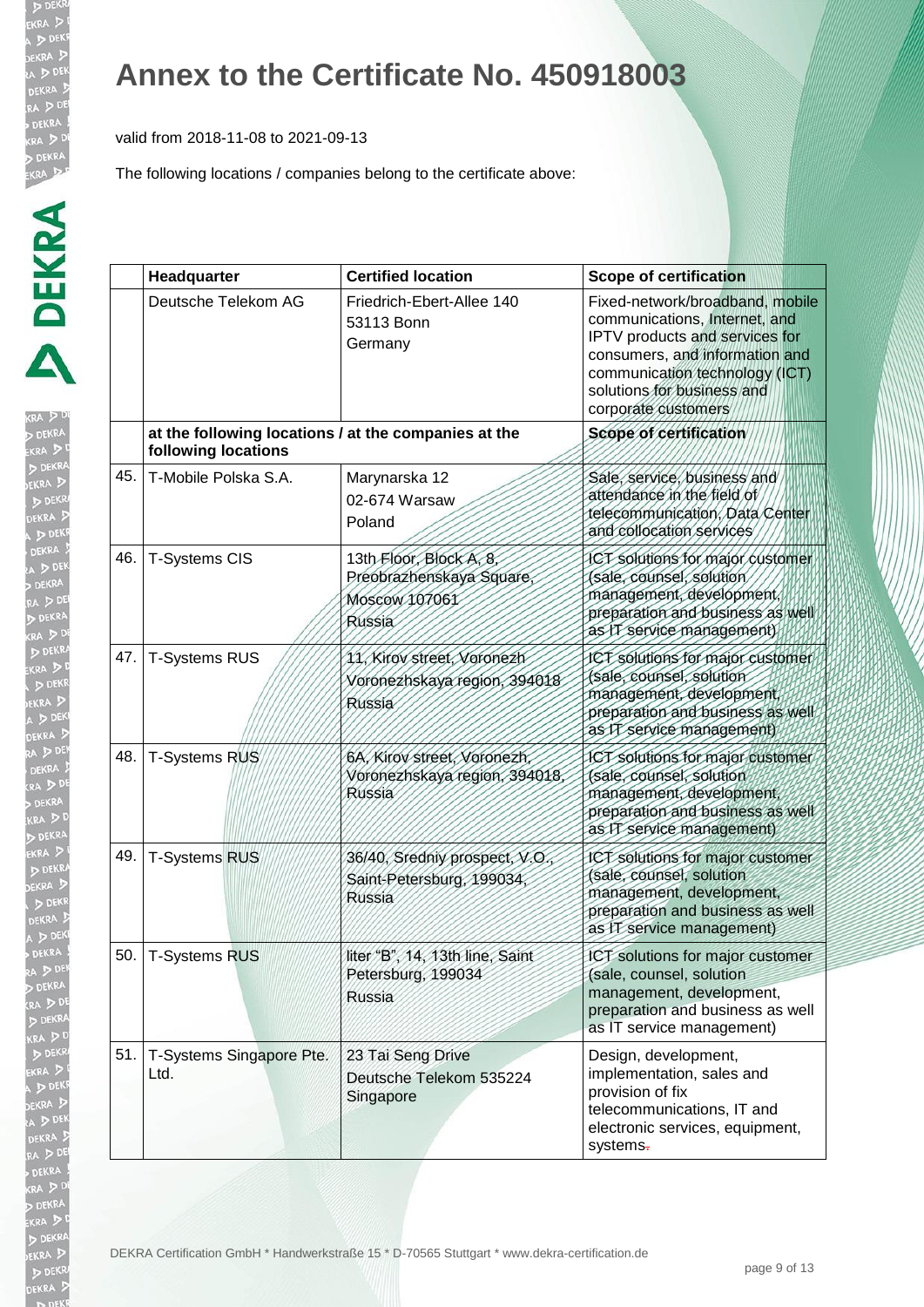RA ! DEN EKRA  $DDE$ **JEKRA**  $\triangleright$ 

#### **Annex to the Certificate No. 450918003**

valid from 2018-11-08 to 2021-09-13

The following locations / companies belong to the certificate above:

|     | Headquarter                                                                 | <b>Certified location</b>                                                     | <b>Scope of certification</b>                                                                                                                                                                                                                                               |
|-----|-----------------------------------------------------------------------------|-------------------------------------------------------------------------------|-----------------------------------------------------------------------------------------------------------------------------------------------------------------------------------------------------------------------------------------------------------------------------|
|     | Deutsche Telekom AG                                                         | Friedrich-Ebert-Allee 140<br>53113 Bonn<br>Germany                            | Fixed-network/broadband, mobile<br>communications, Internet, and<br>IPTV products and services for<br>consumers, and information and<br>communication technology (ICT)<br>solutions for business and<br>corporate customers                                                 |
|     | at the following locations / at the companies at the<br>following locations |                                                                               | Scope of certification                                                                                                                                                                                                                                                      |
| 52. | T-Systems Slovakia s.r.o.                                                   | Zriedlova 13<br>04001 Kosice<br>Slovak Republic                               | ICT solutions for major customer<br>(sale, counsel, solution)<br>management, development,<br>preparation and business as well<br>as IT service management)                                                                                                                  |
| 53. | Deutsche Telekom Shared<br>Services s.r.o.                                  | Legionárska 10<br>811 07 Bratislava<br>Slovakia                               | Deutsche Telekom Shared<br>Services provides operational<br>accounting and procurement<br>services, HR services and<br>One ERP roll out hub services as<br>well as administrational and<br>support activities to internal<br>customers within the Group<br>Deutsche Telekom |
| 54. | T-Systems South Africa<br>(Pty) Ltd                                         | The Link Building<br>3rd Floor<br>173 Oxford Road<br>Rosebank<br>South Africa | ICT solutions for major customer<br>(sale, counsel, solution<br>management, development,<br>preparation and business as well<br>as IT service management)                                                                                                                   |
| 55. | T-Systems South Africa<br>(Pty) Ltd                                         | <b>Avanti Towers</b><br>Tygervalley, Bellville, Cape Town<br>South Africa     | ICT solutions for major customer<br>(sale, counsel, solution<br>management, development,<br>preparation and business as well<br>as IT service management)                                                                                                                   |
| 56. | T-Mobile USA Inc.                                                           | 12920 SE 38th Street<br>Bellevue, WA 98006<br><b>USA</b>                      | Engineering, Marketing, Finance,<br>Information Technology, Sales<br>and Care, Service                                                                                                                                                                                      |
| 57. | Deutsche Telekom<br><b>Technik GmbH</b>                                     | Landgrabenweg 151<br>53227 Bonn<br>Germany                                    | Development, planning,<br>designing and building<br>telecommunication infrastructure<br>and operating of the necessary<br>platforms of Deutsche Telekom                                                                                                                     |
| 58. | Deutsche Telekom<br><b>Technik Niederlassung</b><br>Nord (T NL Nord)        | Überseering 2<br>22297 Hamburg<br>Germany                                     | Development, planning,<br>designing and building<br>telecommunication infrastructure<br>and operating of the necessary<br>platforms of Deutsche Telekom                                                                                                                     |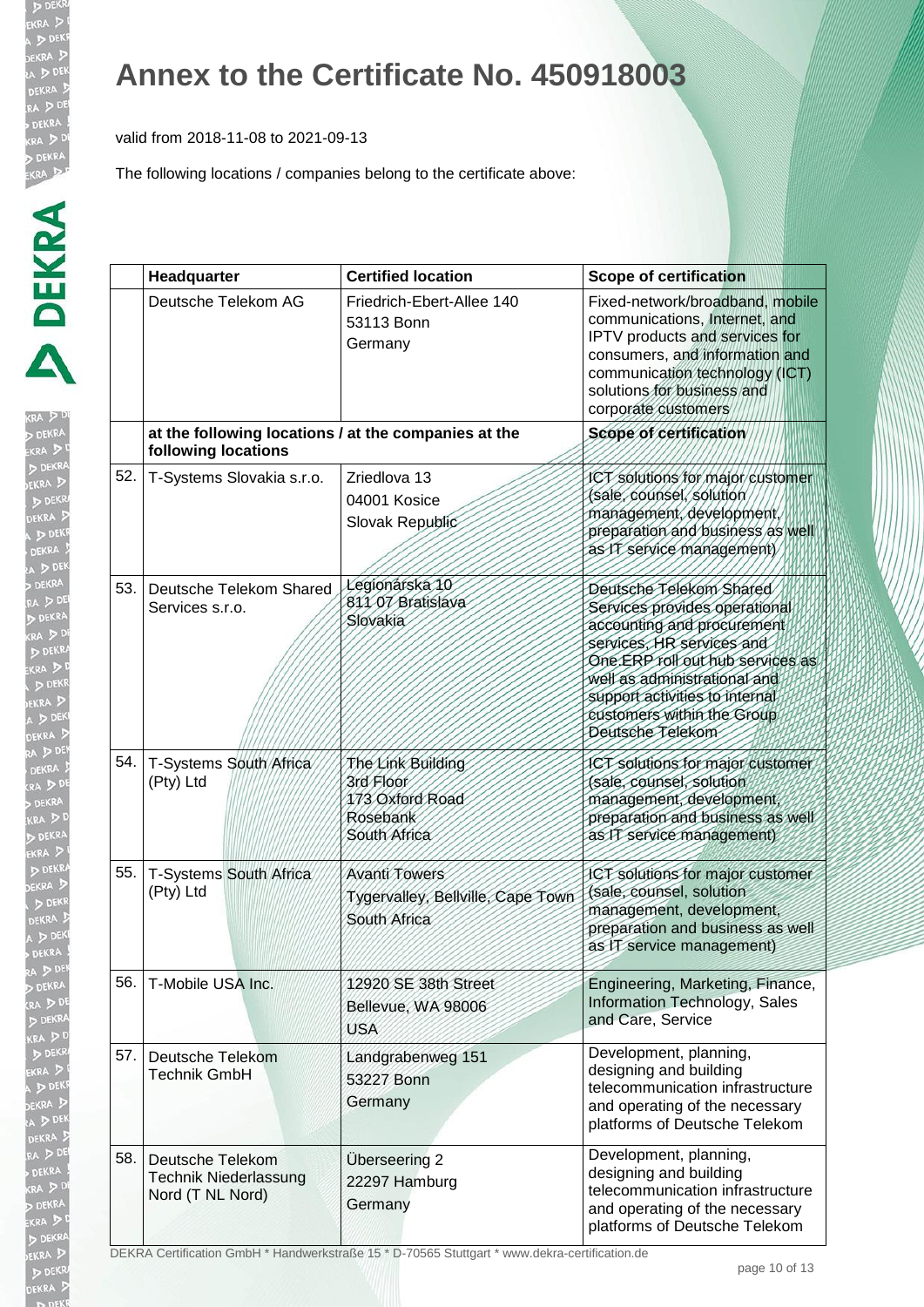$D<sub>D</sub>$ 

RA ! DEN EKRA  $DDE$ **JEKRA**  $\triangleright$ 

## **Annex to the Certificate No. 450918003**

valid from 2018-11-08 to 2021-09-13

The following locations / companies belong to the certificate above:

|     | Headquarter                                                                 | <b>Certified location</b>                            | <b>Scope of certification</b>                                                                                                                                                                                                                           |
|-----|-----------------------------------------------------------------------------|------------------------------------------------------|---------------------------------------------------------------------------------------------------------------------------------------------------------------------------------------------------------------------------------------------------------|
|     | Deutsche Telekom AG                                                         | Friedrich-Ebert-Allee 140<br>53113 Bonn<br>Germany   | Fixed-network/broadband, mobile<br>communications, Internet, and<br>IPTV products and services for<br>consumers, and information and<br>communication technology (ICT)<br>solutions for business and<br>corporate customers                             |
|     | at the following locations / at the companies at the<br>following locations |                                                      | Scope of certification                                                                                                                                                                                                                                  |
| 59. | Deutsche Telekom<br>Technik Niederlassung Ost<br>(T NL Ost)                 | Dresdner Str. 78<br>01445 Radebeul<br>Germany        | Development, planning,<br>designing and building<br>telecommunication infrastructure<br>and operating of the necessary<br>platforms of Deutsche Telekom                                                                                                 |
| 60. | Deutsche Telekom<br><b>Technik Niederlassung</b><br>West (T NL West)        | Karl-Lange-Str. 29<br>44791 Bochum<br>Germany        | Development, planning<br>designing and building<br>telecommunication infrastructure<br>and operating of the necessary<br>platforms of Deutsche Telekom                                                                                                  |
| 61. | Deutsche Telekom<br>Technik Niederlassung<br>Südwest (T NL/Südwest)         | Philipp-Reis-Straße 2<br>76137 Karlsruhe<br>Germany  | Development, planning,<br>designing and building<br>telecommunication infrastructure<br>and operating of the necessary<br>platforms of Deutsche Telekom                                                                                                 |
| 62. | Deutsche Telekom<br>Technik Niederlassung<br>Süd (T NL Süd)                 | Dieselstr. 43<br>90441 Nürnberg<br>Germany           | Development, planning,<br>designing and building<br>telecommunication infrastructure<br>and operating of the necessary<br>platforms of Deutsche Telekom                                                                                                 |
| 63. | DT Außendienst GmbH                                                         | Friedrich-Ebert-Allee 71-77<br>53113 Bonn<br>Germany | Development and provision of<br>technical services in the areas of<br>information technology (IT) and<br>telecommunications (TC) as well<br>as installation, operation and<br>maintenance of smart metering<br>and security monitoring systems          |
| 64. | <b>Telekom Shop</b><br>Vertriebsgesellschaft mbH                            | Landgrabenweg-147<br>53227 Bonn<br>Germany           | Planning and controlling of all<br>German Telekom Shop sales<br>activities                                                                                                                                                                              |
| 65. | <b>Deutsche Telekom Service</b><br>GmbH                                     | Friedrich-Ebert-Allee 71-77<br>53113 Bonn<br>Germany | Development and provision of<br>technical services in the areas of<br>information technology (IT) and<br>telecommunications (TC) as well<br>installation,<br>operation<br>and<br>as<br>maintenance of smart metering<br>and security monitoring systems |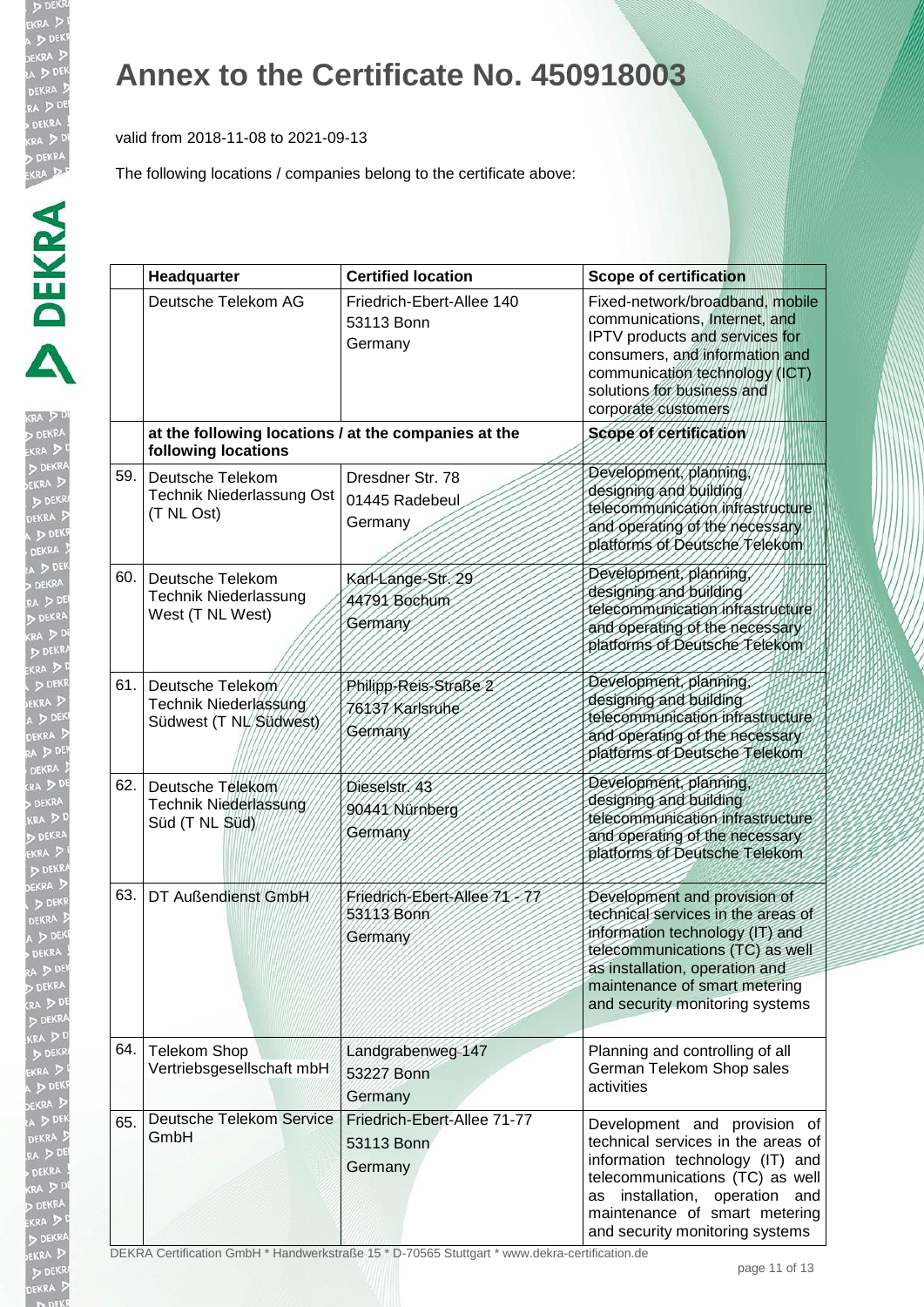**DEI** 

 $D$ **JEKRA**  $\triangleright$ 

#### **Annex to the Certificate No. 450918003**

valid from 2018-11-08 to 2021-09-13

|     | Headquarter                                                                               | <b>Certified location</b>                                          | <b>Scope of certification</b>                                                                                                                                                                                                                      |
|-----|-------------------------------------------------------------------------------------------|--------------------------------------------------------------------|----------------------------------------------------------------------------------------------------------------------------------------------------------------------------------------------------------------------------------------------------|
|     | Deutsche Telekom AG                                                                       | Friedrich-Ebert-Allee 140<br>53113 Bonn<br>Germany                 | Fixed-network/broadband, mobile<br>communications, Internet, and<br>IPTV products and services for<br>consumers, and information and<br>communication technology (ICT)<br>solutions for business and<br>corporate customers                        |
|     | at the following locations / at the companies at the<br>following locations               |                                                                    | Scope of certification                                                                                                                                                                                                                             |
| 66. | Deutsche Telekom<br>Geschäftskunden Vertrieb<br>GmbH                                      | Landgrabenweg 151<br>53227 Bonn<br>Germany                         | Development and provision<br>∥of<br>technical services in the areas of<br>information technology (IT) and<br>telecommunications (TC) as well<br>as installation, operation and<br>maintenance of smart metering<br>and security monitoring systems |
| 67. | <b>ORBIT GmbH</b><br>Gesellschaft für<br>Applikations- und<br>Informationssysteme<br>GmbH | Mildred-Scheel-Strasse<br>53175 Bonn<br>Germany                    | Software and system house;<br>Focus: Application Systems<br>based on relational database<br>systems                                                                                                                                                |
| 68. | T-Systems Schweiz AG                                                                      | Industriestrasse 21<br>3052/Zollikofen<br>Switzerland              | ICT solutions for corporate<br>customers (sales, consulting,<br>solution management,<br>development, deployment and<br>operation, as well as IT Service<br>Management)                                                                             |
| 69. | T-Systems Polska<br>Sp. z o.o.                                                            | Marynarska 12<br>02-674 Warszawa<br>Poland                         | 1CT solutions for corporate<br>customers (sales, consulting,<br>solution management,<br>development, deployment and<br>operation, as well as IT Service<br>Management)                                                                             |
| 70. | T-Systems Iberia                                                                          | Calle Orduna nr. 2<br>28034 Madrid<br>Spain                        | ICT solutions for corporate<br>customers (sales, consulting,<br>solution management,<br>development, deployment and<br>operation, as well as IT Service<br>Management)                                                                             |
| 71. | T-Systems Iberia                                                                          | Calle Sancho de Ávila nr. 110-<br>130,<br>08018 Barcelona<br>Spain | ICT solutions for corporate<br>customers (sales, consulting,<br>solution management,<br>development, deployment and<br>operation, as well as IT Service<br>Management)                                                                             |